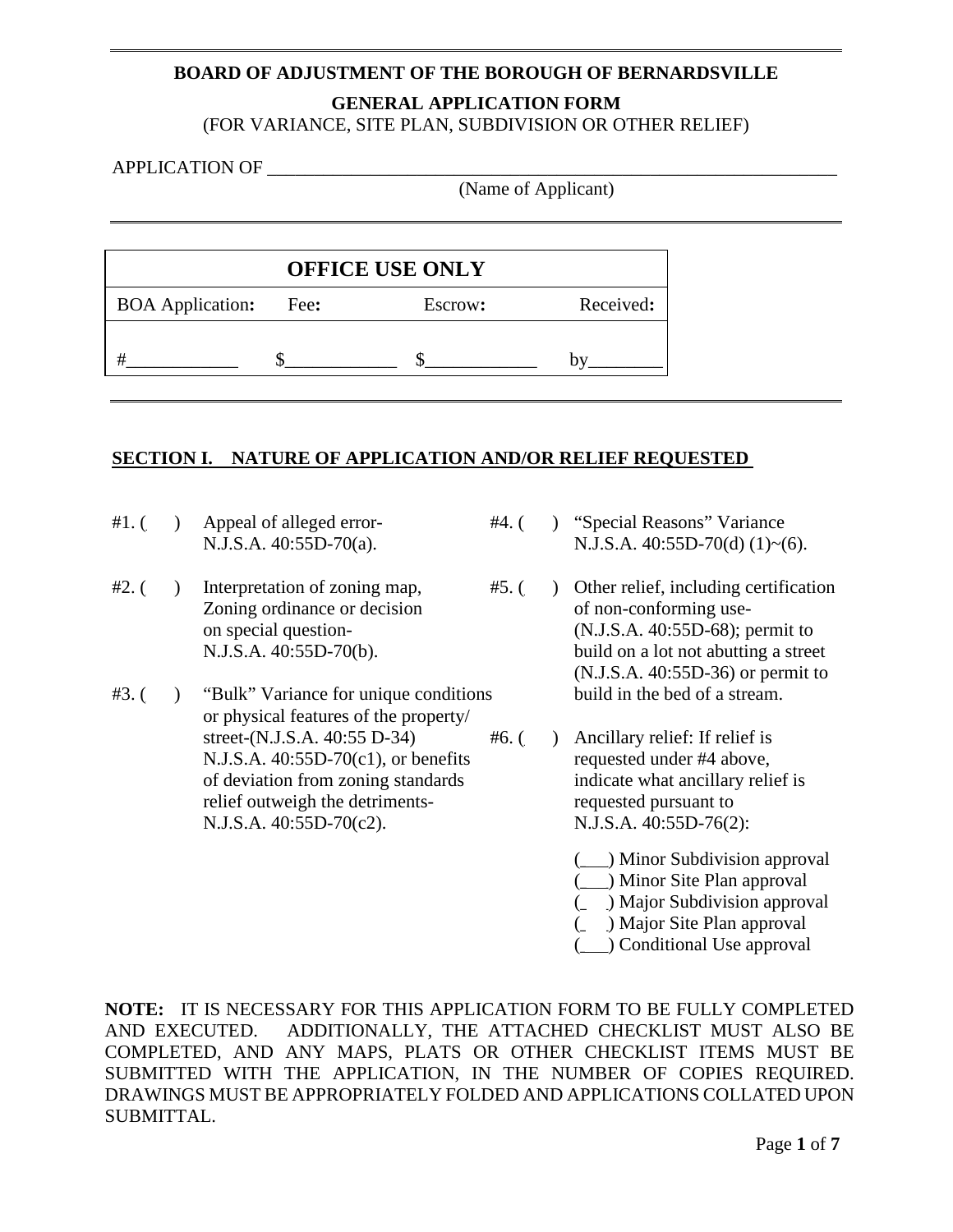# **SECTION II. DESCRIPTION OF PROPOSED PREMISES AND USE**

|  | Block: Lot: Lot: Zone: Tax Map Page: Lot:                                         |
|--|-----------------------------------------------------------------------------------|
|  |                                                                                   |
|  |                                                                                   |
|  |                                                                                   |
|  |                                                                                   |
|  |                                                                                   |
|  | (Attach copy of Record Title Owner's Deed)                                        |
|  | 3. Applicant (If different from Record Title Owner): ___________________________  |
|  |                                                                                   |
|  |                                                                                   |
|  |                                                                                   |
|  |                                                                                   |
|  |                                                                                   |
|  |                                                                                   |
|  |                                                                                   |
|  |                                                                                   |
|  |                                                                                   |
|  |                                                                                   |
|  |                                                                                   |
|  | 7. Current Use of Land and/or Structures (specify): _____________________________ |
|  |                                                                                   |
|  | 8. Proposed Use of Land and/or Structures (specify): ___________________________  |
|  |                                                                                   |

9. Have there been any previous appeals to the Bernardsville Board of Adjustment or Planning Board involving this property? Yes  $($   $)$  No  $($   $)$ . If yes, state the type of the appeal, the nature of the relief granted or denied, and the date of disposition: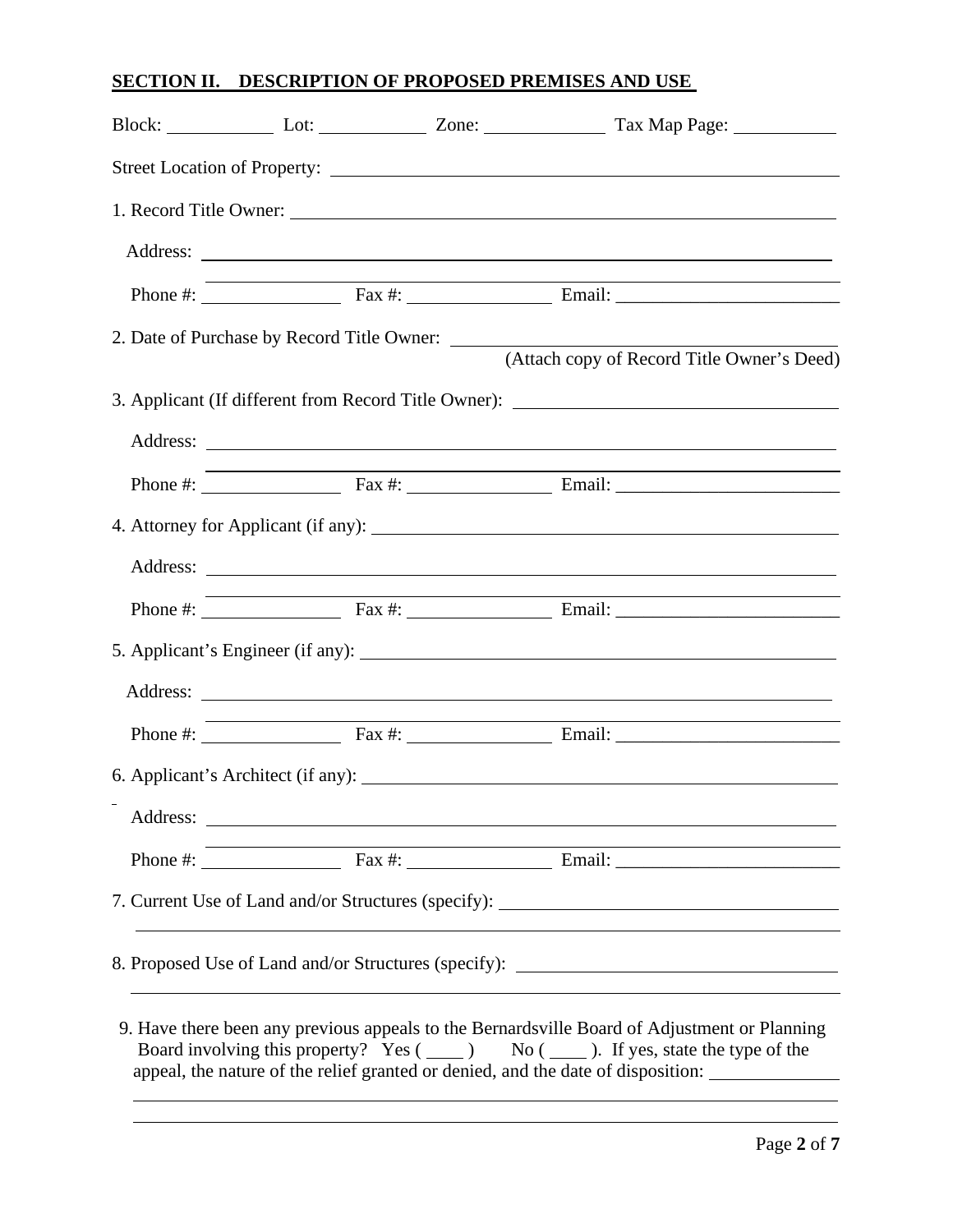- 10. Does the Owner or Applicant own any lot(s) which is contiguous to the lot(s) which is the subject of this appeal? Yes ( $\Box$ ) No ( $\Box$ ). If yes, identify the Record Title Owner and list the block and lot numbers of each contiguous lot:
- 11. Are there any existing violations of building codes or zoning ordinances, including valid nonconforming uses known to Applicant? Yes  $($   $)$  No  $($   $)$ . If yes, identify each such violation or non-conformity

\_\_\_\_\_\_\_\_\_\_\_\_\_\_\_\_\_\_\_\_\_\_\_\_\_\_\_\_\_\_\_\_\_\_\_\_\_\_\_\_\_\_\_\_\_\_\_\_\_\_\_\_\_\_\_\_\_\_\_\_\_\_\_\_\_\_\_\_\_\_

## **SECTION III. ZONING TABLE AND DATA**

|     |                                                                                 | Requirement of |          |          |
|-----|---------------------------------------------------------------------------------|----------------|----------|----------|
|     |                                                                                 | Zone           | Existing | Proposed |
| 1.  | Height of Building:<br>(feet and stories)                                       |                |          |          |
| 2.  | Front yard:                                                                     |                |          |          |
| 3.  | Side yards:                                                                     |                |          |          |
| 4.  | Rear yard:                                                                      |                |          |          |
| 5.  | <b>Access Corridor</b><br>(and frontage on street)                              |                |          |          |
| 6.  | Driveway position relative<br>to property lines:                                |                |          |          |
| 7.  | Driveway design as per<br>Sec. 12-23.3 a, b, c                                  |                |          |          |
| 8.  | Minimum lot area:<br>(square feet)                                              |                |          |          |
| 9.  | Lot shape:<br>(minimum circle diameter)                                         |                |          |          |
| 10. | Building envelope: (free of<br>(riparian yard, wetlands<br>and wetland buffers) |                |          |          |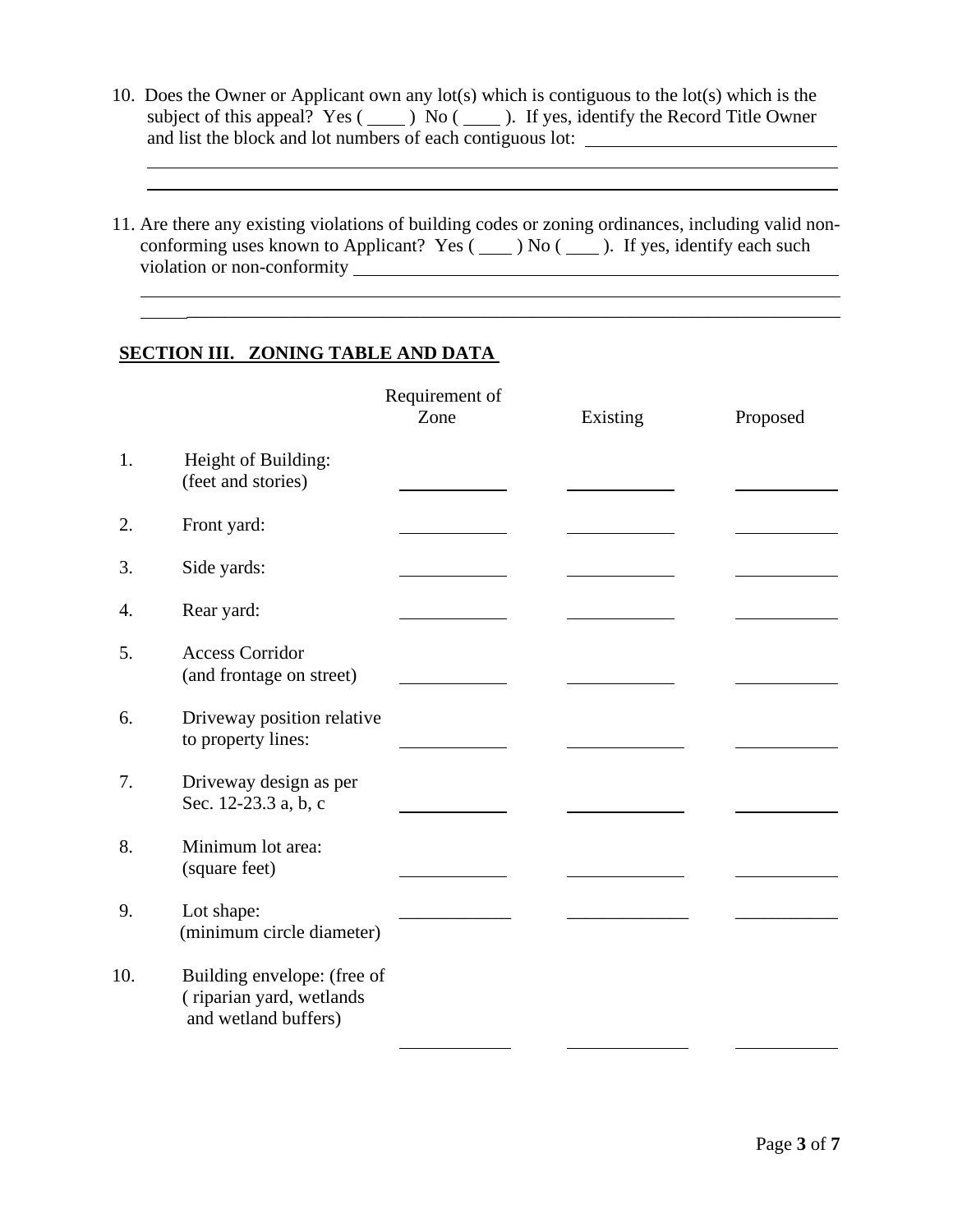|                                                                                 | Requirement of |          |          |  |
|---------------------------------------------------------------------------------|----------------|----------|----------|--|
|                                                                                 | Zone           | Existing | Proposed |  |
| 11. Surface disturbance:<br>(allowable steep slope<br>disturbance)<br>15-24.99% |                |          |          |  |
| 25-29.99%                                                                       |                |          |          |  |
| 30% or greater                                                                  |                |          |          |  |
| 12. Minimum floor area:<br>(as defined in Sec. $12-23.19$ )                     |                |          |          |  |
| 13. Maximum floor area:<br>(as defined in Sec. $12-23.19$ )                     |                |          |          |  |
| 14. Maximum impervious<br>coverage:<br>(as defined in Sec. $12-23.19$ )         |                |          |          |  |
| 15. Parking:                                                                    |                |          |          |  |
| 16. Distance between<br>buildings:                                              |                |          |          |  |
| 17. Accessory Building                                                          |                |          |          |  |
| a. Height:                                                                      |                |          |          |  |
| b. Distance from<br>Principal Building:                                         |                |          |          |  |
| c. Setbacks:                                                                    |                |          |          |  |
| 18. Number of garage spaces:                                                    |                |          |          |  |
| 19. Signs:                                                                      |                |          |          |  |
| 20. Other: (specify)                                                            |                |          |          |  |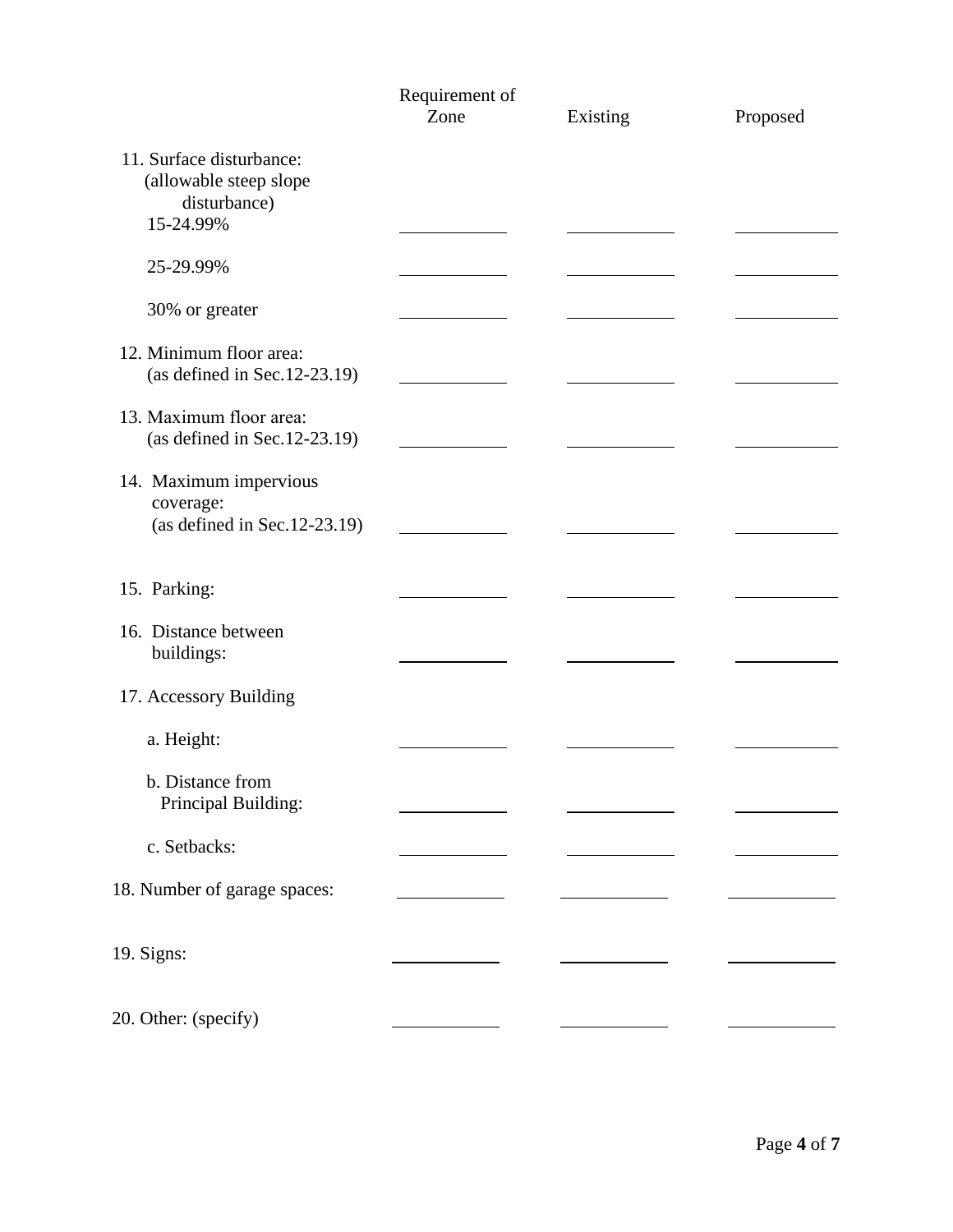# **SECTION IV. REASONS IN SUPPORT OF THE RELIEF REQUESTED**

 $\overline{a}$  $\overline{a}$  $\overline{a}$ 

 $\overline{a}$  $\overline{a}$ 

 $\overline{a}$  $\overline{a}$  $\overline{a}$ 

 $\overline{a}$  $\overline{a}$ 

 $\overline{a}$ 

 $\overline{a}$  $\overline{a}$ 

- 1. If your application is based on an alleged error by the Construction Code Official or Zoning Officer, (Section I, #1 above) describe the permit or other approval requested, the action taken by the Construction Code Official or Zoning Officer, and why you think that action was in error. Attach a copy of any correspondence received from the Construction Code Official or Zoning Officer.
- 2. If your application requests interpretation of the zoning map, zoning ordinance, or other special question, (Section I, 2 above) describe same and set forth the reasons which support the relief you request of the Board of Adjustment.

\_\_\_\_\_\_\_\_\_\_\_\_\_\_\_\_\_\_\_\_\_\_\_\_\_\_\_\_\_\_\_\_\_\_\_\_\_\_\_\_\_\_\_\_\_\_\_\_\_\_\_\_\_\_\_\_\_\_\_\_\_\_\_\_\_\_\_\_\_\_\_\_\_\_\_\_

 3. If your application requests a variance from bulk standards because of unique conditions or physical features of the property, or because you feel the benefits of deviation from zoning standards outweigh the detriment resulting from the relief requested (Section 1,3 above), state the following:

\_\_\_\_\_\_\_\_\_\_\_\_\_\_\_\_\_\_\_\_\_\_\_\_\_\_\_\_\_\_\_\_\_\_\_\_\_\_\_\_\_\_\_\_\_\_\_\_\_\_\_\_\_\_\_\_\_\_\_\_\_\_\_\_\_\_\_\_\_\_\_\_\_\_\_\_ \_\_\_\_\_\_\_\_\_\_\_\_\_\_\_\_\_\_\_\_\_\_\_\_\_\_\_\_\_\_\_\_\_\_\_\_\_\_\_\_\_\_\_\_\_\_\_\_\_\_\_\_\_\_\_\_\_\_\_\_\_\_\_\_\_\_\_\_\_\_\_\_\_\_\_\_

 (a) Why would the strict enforcement of the Ordinance result in peculiar or exceptional practical difficulties or undue hardship on the property in question?

(b) What are the exceptional or extraordinary circumstances affecting the subject property which do not similarly affect other property in the same zone or neighborhood?

(c) If applicable, how would the Purposes of Zoning or goals of the Master Plan be advanced by the relief which you are requesting, and how would these benefits outweigh the detriment to the Zone Plan and Zoning Ordinance resulting from the deviation requested?

(d) What factors indicate that the relief requested can be granted without substantial detriment to the Zone Plan, Zoning Ordinance, or the General Welfare?

 $\overline{a}$ 

 $\overline{a}$ 

 $\overline{a}$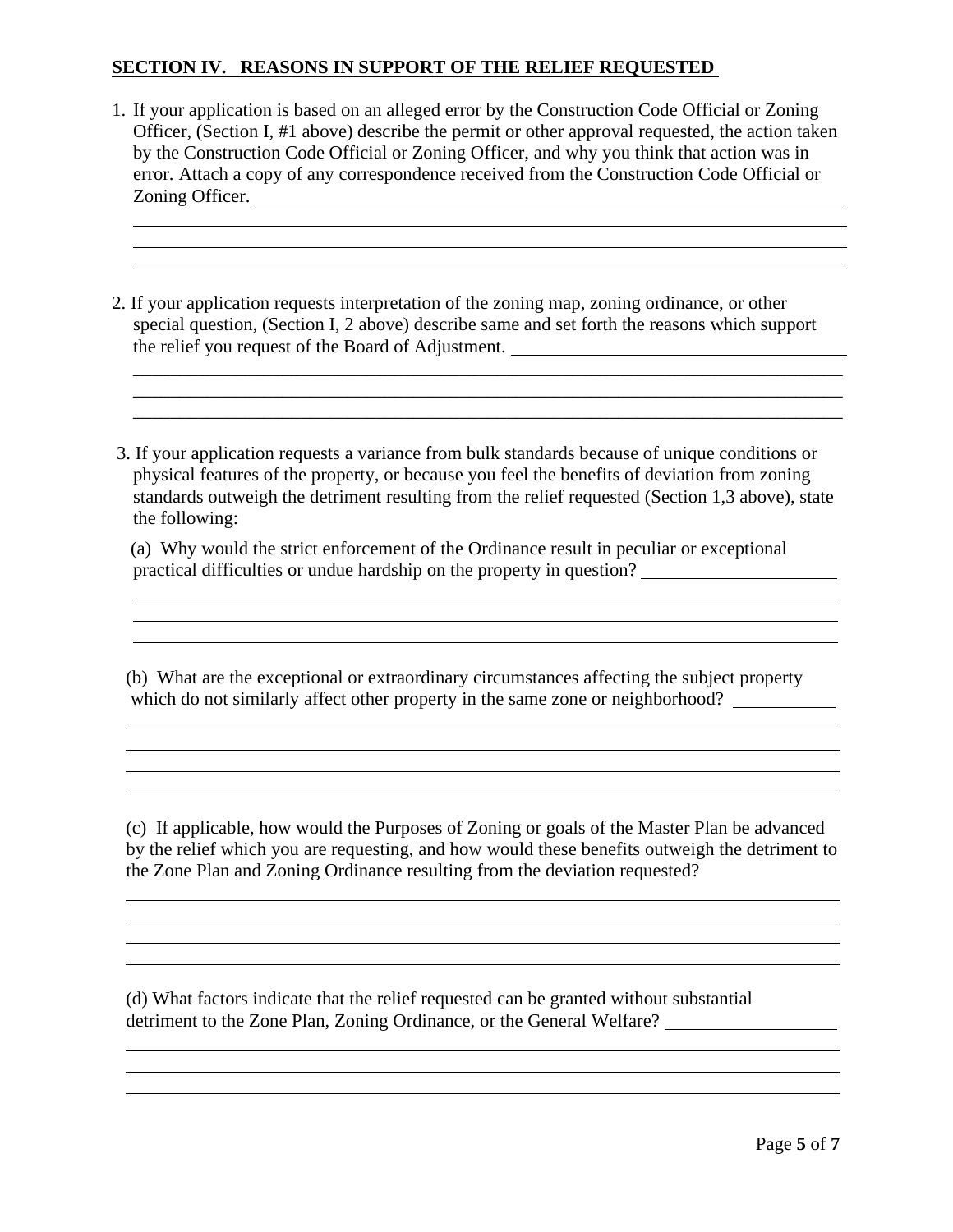4. If your Application requests a "special reasons" variance, (Section I, 4 above), state the following:

<u> 1989 - Johann Stoff, deutscher Stoffen und der Stoffen und der Stoffen und der Stoffen und der Stoffen und de</u>

 $\overline{a}$  $\overline{a}$ 

 $\overline{a}$  $\overline{a}$ 

 $\overline{a}$  $\overline{a}$  $\overline{a}$ 

 $\overline{a}$  $\overline{a}$  $\overline{a}$ 

 $\overline{a}$ 

 $\overline{a}$ 

 $\overline{a}$  $\overline{a}$  $\overline{a}$ 

 $\overline{a}$  $\overline{a}$  $\overline{a}$ 

(a) Does the Application involve an Inherently Beneficial Use? If so, what benefit to the public will flow from the allowance of this use at the proposed location?

the control of the control of the control of the control of the control of the control of the control of the control of the control of the control of the control of the control of the control of the control of the control

(b) Set forth the "special reasons" which you urge for the grant of the relief requested.

(c) What factors indicate that the relief requested can be granted without substantial detriment to the Zone Plan, Zoning Ordinance, or the General Welfare?

5. If your Application requests other relief such as interpretation of a non-conforming use, permission to construct the house within the right-of-way of a public street, or permission to construct a house not fronting on a street (Section 1, 5 above), please state the following:

(a) When did the non-conformity commence, the date an Ordinance was adopted rendering such use or structure non-conforming, and all facts indicating such use or structure has continued without enlargement or expansion to date.

<u> 1989 - Johann Stoff, deutscher Stoffen und der Stoffen und der Stoffen und der Stoffen und der Stoffen und de</u>

(b) What are the reasons permission should be granted to locate a house in the right-of-way of a street, and how is this consistent with the maintenance of the Official Map?

<u> 1989 - Johann Stoff, deutscher Stoffen und der Stoffen und der Stoffen und der Stoffen und der Stoffen und de</u>

and the control of the control of the control of the control of the control of the control of the control of the

(c) What are the reasons permission should be granted to build a house on a lot not having frontage on a street, and how will public health, safety, and welfare be provided to the occupants of such house?

(d) Set forth any further information you deem necessary to enable the Board to act on your Application - additional paper may be used.